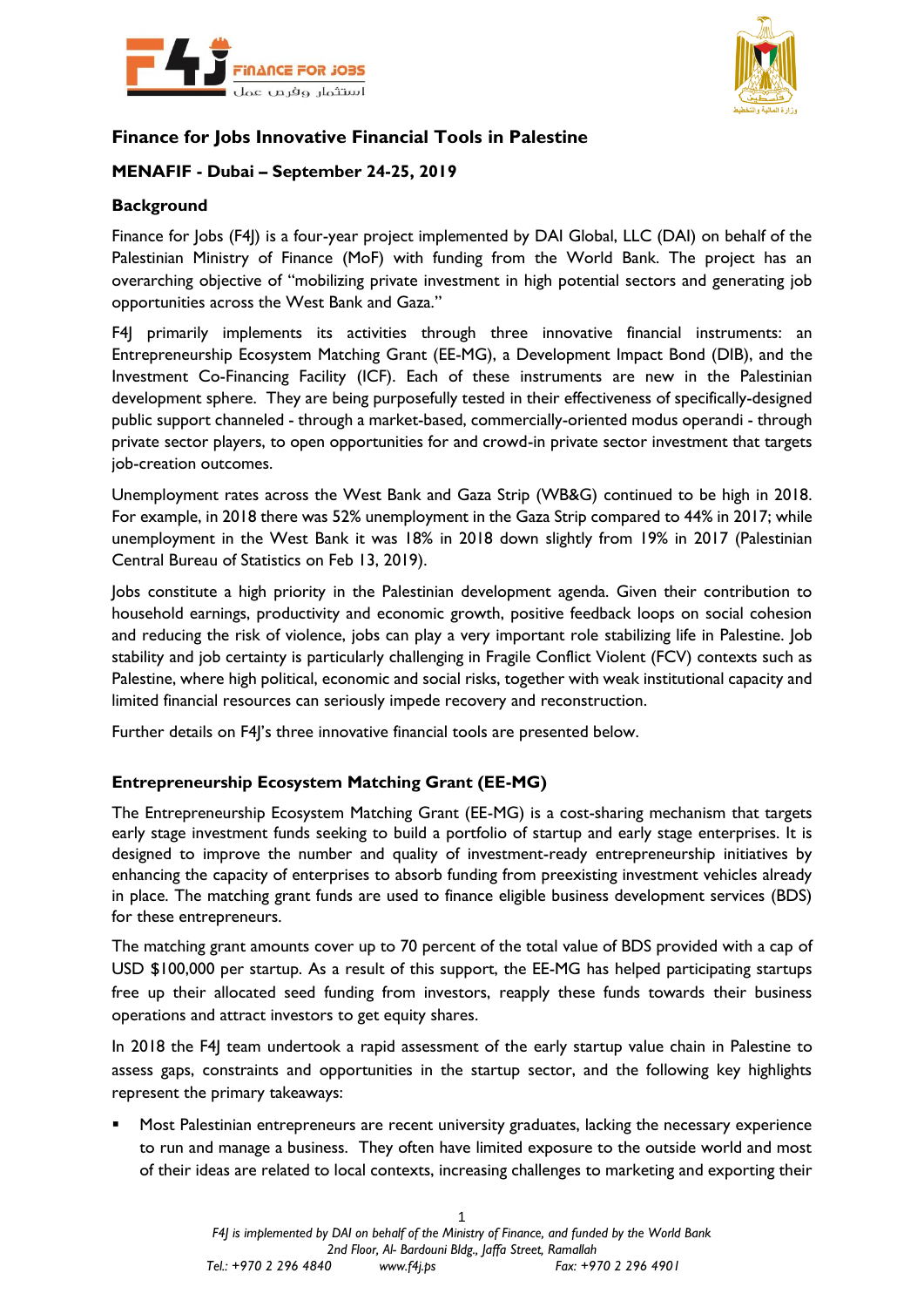



products outside Palestine (scalability issues).

- Despite capacity building efforts from broad stakeholder groups (universities, support organizations, and associations) in the existing ecosystem, entrepreneurs still have limited skills to launch a business, assess feasibility and to define financial needs to attract investors.
- On average only two out of 200 entrepreneurial ideas are considered for seed funding; a success rate of merely 1% per round (~200 ideas per round), and an overwhelming majority are rejected as they fail in the verification of product acceptance stage.
- Early stage investment funds (IFs) tend to invest in IT / internet startups. This drastically limits the opportunity for many other promising entrepreneurs with good ideas to get the necessary funding to take them to the next stage, such as green tech startups.
- The decrease in the number of active IFs in the past few years can be attributed to both the limited and poor-quality investment pipelines generated by incubators and accelerators (supply side).

As of June 30, 2019, the cumulative private capital mobilized through 13 EE-MG supported startups reached about US\$3,000,000 and 80 new jobs were created as a result. Private capital mobilized through EE-G supported firms is anticipated to reach up to US\$6,000,000 by end of the F4J project in October 20121.

Given the limited number of IFs in Palestine targeting startups at post acceleration, the F4J team found that it could be useful to go backward in the value chain and look for other ways to support the development of a quality pipeline for viable investments through synergies with existing entrepreneurship development programs. This approach was determined to have a high likelihood of addressing existing market gaps and providing BDS support at different levels of the entrepreneurial value chain in multiple stages; such as: incubation, acceleration, and post-acceleration.

## **Investment Co-Financing Facility (ICF)**

This is a risk-sharing grant mechanism that provides commercially sound, job-creating, private sector investments that may otherwise not be considered viable due to market and institutional failures, and other FCV risk considerations. ICF is focused on Building a Pipeline of Job-Focused Private Investments Requiring Financial Enhancements via public grant support of up to 20% of total capital expenditures, and at \$5,000 cost per job.

A key proposition of the F4J project is that the creation of jobs through private sector investment generates benefits above the market returns to the factors of production (capital, labor and land). Moreover, in instances where the market returns would not be sufficient for the investment to take place, because of elevated FCV risks, market and/or institutional failures, these benefits constitute additional social returns that can justify and merit public financing support to enable the investment to proceed, and the benefits to be generated. On this basis, F4J is testing feasibility of ICF as a financial product to leverage private investment with the objective of creating sustainable new jobs - providing the marginal financing needed for a fundamentally sound commercial private investment (that falls short of financial viability due to the FCV risks and/or other market/institutional failures) can proceed. The allocation of ICF funding is then made conditional on firm eligibility and performance criteria.

The challenge in Palestine, from the private sector perspective, is that the highly risky business environment and market and government failures increase costs, reduce demand, and compromise return of investment. Even where it is a fundamentally sound commercial venture, high risk, high cost, and low and uncertain demand depress returns and lead to low overall investments and job creation. The market and institutional failures facing the private sector in WB&G are myriad, and primarily

 $\mathfrak{p}$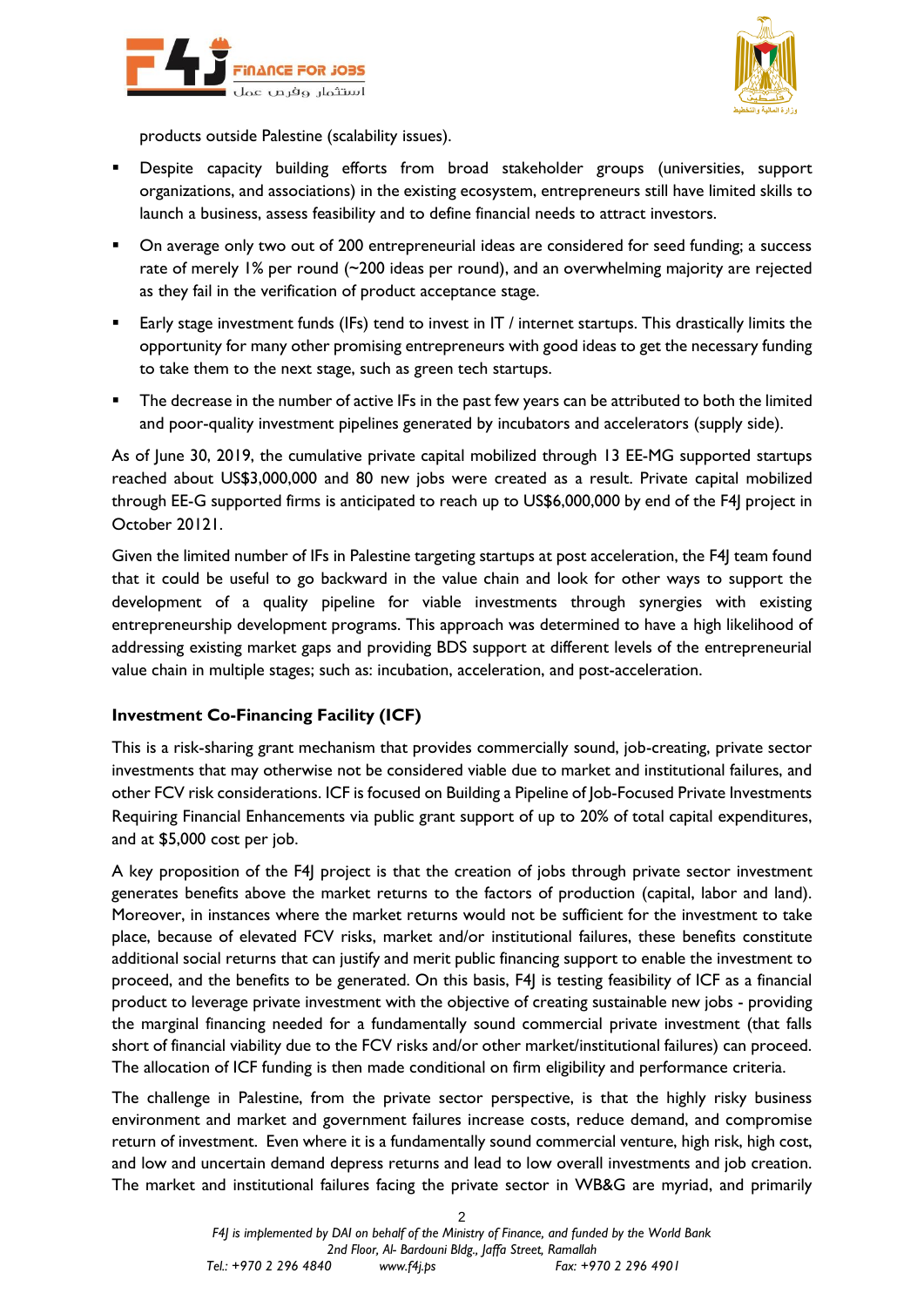



include:

- *Factor market failures:* limited financing available in the financial sector, shortfalls in public infrastructure, and labor market weaknesses.
- *Institutional failures*: lack of control over trade borders, and non-honoring of government obligations.
- *Greater probability of force majeure events*: security actions that can result in border closures and destruction of assets, such as the Government of Israel's Dual Use policy.

Each of the above represent policy areas in which the Palestinian Authority (PA) has limited\no control, and for which, the private sector nor other actors currently have means to mitigate. As a result, investments that would have been proceeded in most other economic settings are stalled in Palestine and the economic and social returns that these investments would have made are lost. In this context, it is important to distinguish between financial, economic and social returns, as this provides the basis on which the eligibility and performance criteria for the ICF are designed to establish the rationale for public financing to private investments.

Financial analysis examines the financial flows generated by the project itself, and the direct costs of the project measured at market prices. The principal financial indicator is the internal rate of return (IRR). Private investors will elect to proceed with an investment based on the achievement of a targeted risk-adjusted hurdle IRR. In highly risky environments this hurdle rate will tend to be higher. In addition to the return to the private investor, there will be wider returns to the economy from a given investment. Taking these into account require assessment beyond the net costs and benefits to the investor and likely returns to his\her investment risk (financial analysis, indicator: IRR). This entails a wider economic appraisal that adjusts the IRR to take account of costs and benefits to the economy at large. Put differently, whereas the financial rate of return is IRR calculated when all the inputs and outputs are reckoned at market prices; the economic rate of return (ERR) is the IRR based on economic opportunity costs.

Current assessments indicate that a number of sound private investments in sectors such as tourism, ITC, agribusiness, renewable energy, and light manufacturing in the WB&G are unable to move forward due to exceptional FCV risks and related market failures, including limited financing options (e.g. lack of long-term debt financing). These are nevertheless fundamentally commercially sound investments that are likely to generate significant social and economic benefits through the creation of formal jobs. Currently, four investment proposals have been assessed to receive ICF grant support and those projects are expected to create approximately 2,200 jobs, and total private capita mobilization of about US\$ 55,000,000.

One ICF investment example is a PV solar energy roof top project at the Gaza Industrial Estate (GIE). The For example, the PV solar project recently started its project mobilization phase with a US\$2,000,000 ICF grant. The private equity investment is about US\$ 2,750,000 and a loan of about US\$ 7,000,000 from the International Finance Corporation (IFC)has also been secured. Solargenerated electricity produced will power 32 factories and warehouses that comprise the GIE, which—like most of the West Bank and Gaza—relies heavily on Israeli imports to meet electricity needs. Electricity generated is projected to supply 80 percent of the power to the 50-hectare industrial park, enabling expanded production and the creation of approximately 600 new jobs (mostly indirect, as they will result from expansion of production in the GIE) in food, wood, metals, and other business sectors operating in the park.

The rationale for public financing for the GIE solar project stems from the fact that the demand for electricity in Gaza significantly exceeds the supply. The Gaza Electricity Distribution Company – which distributes all electricity in Gaza – faces sustained energy shortages and unreliability, largely due to its

3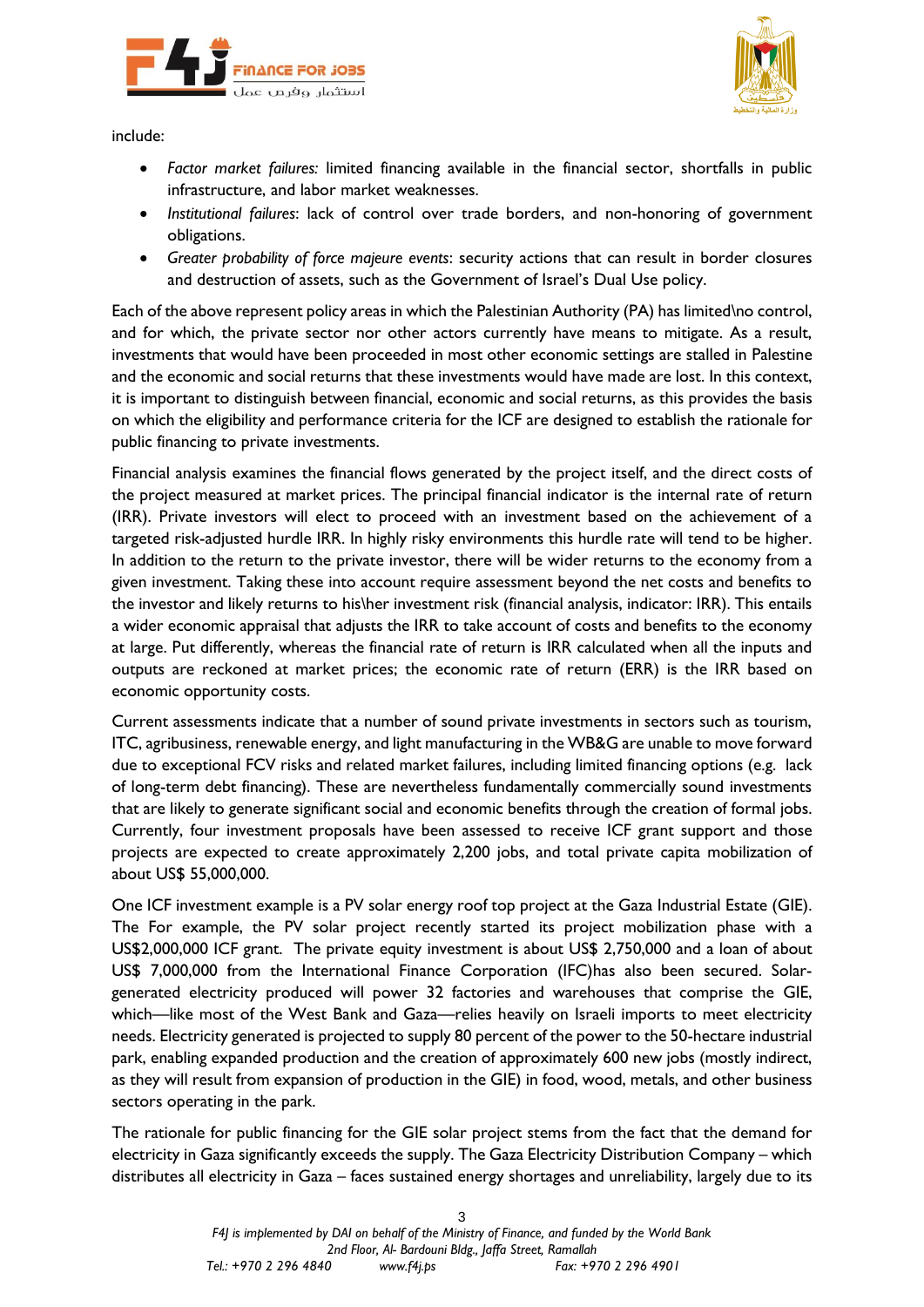



inability to provide a 24-hour electricity supply, which depends on a link from Israel. Political and security issues impede agreement on this link. As a result, enterprises in the GIE must either shut down their operations during electricity blackouts or generate their own electricity via private generators at a rate that renders any manufacturing process unsustainable. The implications for output and employment are significant when enterprises at the GIE has struggled to operate at more than half capacity.

The largest stated constraint limiting the GIE's expansion is access to affordable and stable electricity. To address this situation and foster the increase in industrial activity and job creation for which there is clear market demand, a private investment project to install solar panels on the rooftops of the factory and warehouse facilities in the GIE has been initiated. This project would allow the GIE to generate enough electricity to extend to new tenants and to meet existing tenants' needs for two to three shifts of operation. This investment would not have proceeded due to market failures attributable to the significant fragility constraints confronting Gaza and where the IRR of th solar facility is below the investors' minimum hurdle rate and the payoff period exceeds the normal time required for such an infrastructure facility in a very risky environment. As such, private investment will not occur without additional financial support. World Bank co-financing (through the ICF component of F4J) has played a role by reducing the payback period, allowing the IRR to increase to a minimally viable rate while ensuring a feasible price for electricity for companies in the GIE. Consequently, the project has proceeded, and installations of solar panels is in process.

#### **Development Impact Bond: skills development**

The Development Impact Bond (DIB) is an innovative results-based financing model that leverages private sector investment, whereby investors pay in advance for interventions to achieve agreed upon results and work with service delivery organizations to ensure that the results are achieved. Outcome funders make payments to investors if the interventions succeed. F4J's DIB will initiate not just the first-ever DIB by the World Bank, but also the first in an FCV setting anywhere. This component will pilot a US\$5 million DIB.

F4J's DIB will focus on enhancing the skills of the Palestinian workforce in a more market-driven way to foster improved job outcomes. The DIB will target an estimated cohort of approximately 2,000 beneficiaries aged 18–29 years (including at least 30 percent women). It will finance the training, job search, and placement services provided to beneficiaries, depending on private sector demand. Specific outputs and outcomes will include the completion of beneficiaries' training, their placement into an apprenticeship/internship/work-based training scheme, and their ultimate employment.

In 2018, an initial investment commitment of private capital in the amount of US\$1,800,000 was mobilized. The mix of investors attracted by the DIB includes "impact first" investors such as foundations, international financial institutions, and some quasi-commercial investors. The output and outcome payments are designed to help balance investor risk/reward, and reduce the DIB's cost of capital, as early output payments can be recycled. Expected IRRs for DIBs designed to date range between 5–15 percent, depending on performance.

Monitoring and evaluation (M&E) of the DIB implementation is a principal objective of the F4I project. Impact evaluation to draw lessons learned for replication both in the West Bank and Gaza and in other FCV settings is an integral part of F4J's DIB design. The evaluation will be performed by a third-party institution and will be designed jointly by the World Bank and the Project Implementation Agency (PIA) in consultation with the Ministry of Finance (MOF).